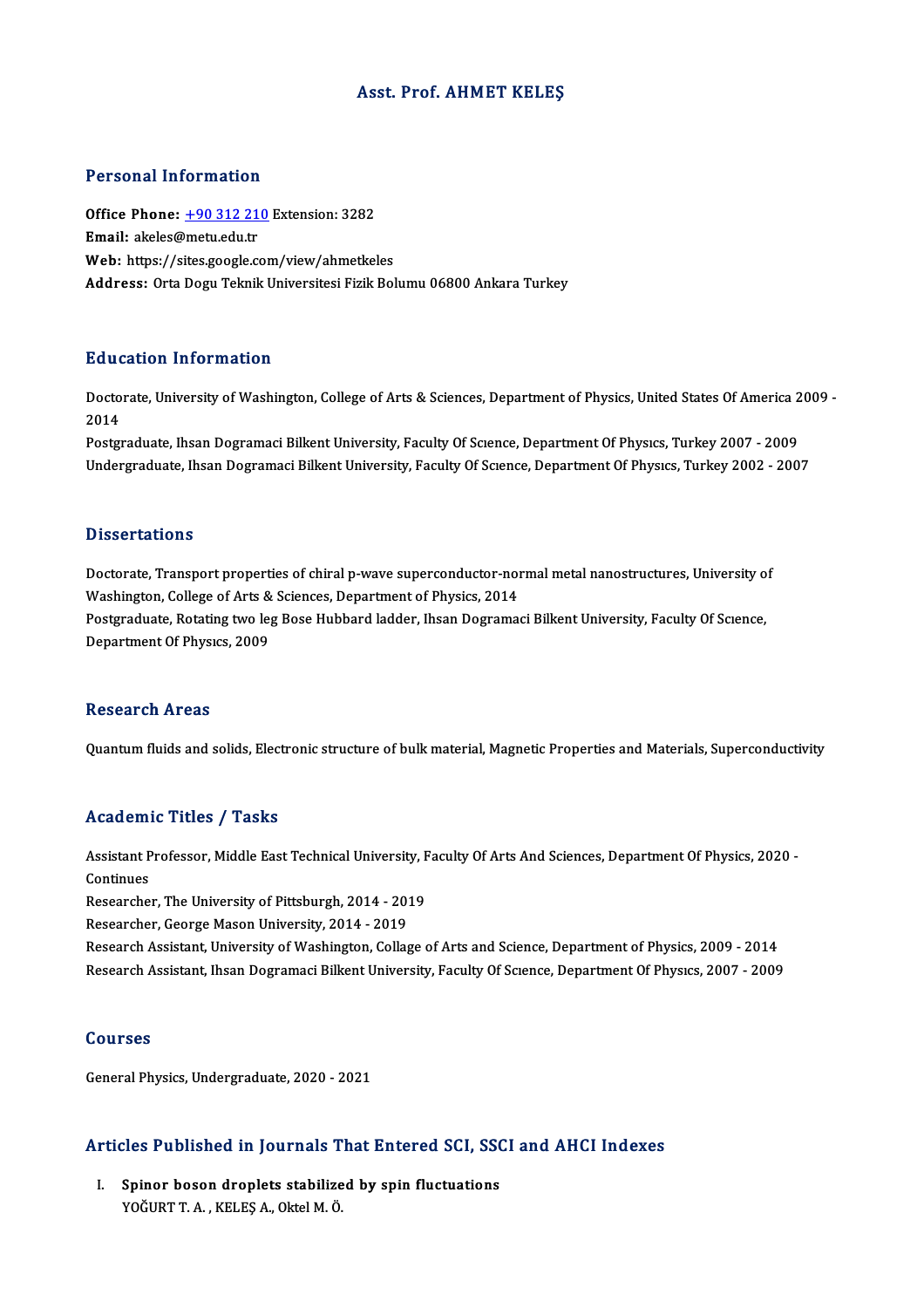Physical Review A, vol.105, no.4, 2022 (Journal Indexed in SCI Expanded)<br>Pise and fall of plaquette ender in the Shastuy Sutherland magnet

II. Rise and fall of plaquette order in the Shastry-Sutherland magnet revealed by pseudofermion<br>functional renormalization group Physical Review A, vol.105, no.4, 2022<br>Rise and fall of plaquette order in<br>functional renormalization group KELEŞA.,Zhao E. functional renormalization group<br>KELEŞ A., Zhao E.<br>PHYSICAL REVIEW B, vol.105, no.4, 2022 (Journal Indexed in SCI)<br>f wave superfluidity from repulsive interaction in Bydberg KELEŞ A., Zhao E.<br>PHYSICAL REVIEW B, vol.105, no.4, 2022 (Journal Indexed in SCI)<br>III. f-wave superfluidity from repulsive interaction in Rydberg-dressed Fermi gas<br>Keles A. Zhao E. Li Y. PHYSICAL REVIEW B,<br>**f-wave superfluidit**<br>Keles A., Zhao E., Li X.<br>PHYSICAL PEVIEW A f-wave superfluidity from repulsive interaction in Rydberg<br>Keles A., Zhao E., Li X.<br>PHYSICAL REVIEW A, vol.101, no.2, 2020 (Journal Indexed in SCI)<br>Serembling dunamies and many body chaos in a random di Keles A., Zhao E., Li X.<br>PHYSICAL REVIEW A, vol.101, no.2, 2020 (Journal Indexed in SCI)<br>IV. Scrambling dynamics and many-body chaos in a random dipolar spin model<br>Keles A. Zhao E. Liu W. V. PHYSICAL REVIEW A, vol.1<br>Scrambling dynamics an<br>Keles A., Zhao E., Liu W. V.<br>PHYSICAL PEVIEW A vol.6 Scrambling dynamics and many-body chaos in a random of<br>Keles A., Zhao E., Liu W. V.<br>PHYSICAL REVIEW A, vol.99, no.5, 2019 (Journal Indexed in SCI)<br>Weyl podes in poriodis structures of supersonductors on Keles A., Zhao E., Liu W. V.<br>PHYSICAL REVIEW A, vol.99, no.5, 2019 (Journal Indexed in SCI)<br>V. Weyl nodes in periodic structures of superconductors and spin-active materials<br>Keles A., Zhao E. PHYSICAL REVIEW A, vol.99, no.5, 2019 (Journal Indexed in SCI) Weyl nodes in periodic structures of superconductors and spin-active materials<br>Keles A., Zhao E.<br>PHILOSOPHICAL TRANSACTIONS OF THE ROYAL SOCIETY A-MATHEMATICAL PHYSICAL AND ENGINEERING<br>SCIENCES vel 376, no.2125, 2018 (Jour Keles A., Zhao E.<br>PHILOSOPHICAL TRANSACTIONS OF THE ROYAL SOCIETY A<br>SCIENCES, vol.376, no.2125, 2018 (Journal Indexed in SCI)<br>Renermalization group analysis of dinelar Heisenhe PHILOSOPHICAL TRANSACTIONS OF THE ROYAL SOCIETY A-MATHEMATICAL PHYSICAL A<br>SCIENCES, vol.376, no.2125, 2018 (Journal Indexed in SCI)<br>VI. Renormalization group analysis of dipolar Heisenberg model on square lattice<br>Keles A. SCIENCES, vol.376, no.2125, 2018 (Journal Indexed in SCI)<br>Renormalization group analysis of dipolar Heisenberg moo<br>Keles A., Zhao E.<br>PHYSICAL REVIEW B, vol.97, no.24, 2018 (Journal Indexed in SCI) Renormalization group analysis of dipolar Heisenberg mod<br>Keles A., Zhao E.<br>PHYSICAL REVIEW B, vol.97, no.24, 2018 (Journal Indexed in SCI)<br>Abeense of Long Bange Order in a Triangular Spin System. Keles A., Zhao E.<br>PHYSICAL REVIEW B, vol.97, no.24, 2018 (Journal Indexed in SCI)<br>VII. Absence of Long-Range Order in a Triangular Spin System with Dipolar Interactions<br>Keles A. Zhao E PHYSICAL REVIE<br>Absence of Loi<br>Keles A., Zhao E.<br>PHYSICAL PEVIE Absence of Long-Range Order in a Triangular Spin System with Dip<br>Keles A., Zhao E.<br>PHYSICAL REVIEW LETTERS, vol.120, no.18, 2018 (Journal Indexed in SCI)<br>Effective theory of interacting formions in shaken square ontical k Keles A., Zhao E.<br>PHYSICAL REVIEW LETTERS, vol.120, no.18, 2018 (Journal Indexed in SCI)<br>VIII. Effective theory of interacting fermions in shaken square optical lattices<br>Keles A., Zhao E., Liu W. V. PHYSICAL REVIEW LETTERS, vol.120, no.18, 2018 (Journal Indexed in SCI) Effective theory of interacting fermions in shaken square<br>Keles A., Zhao E., Liu W. V.<br>PHYSICAL REVIEW A, vol.95, no.6, 2017 (Journal Indexed in SCI)<br>Competing many body instabilities in two dimensional dir Keles A., Zhao E., Liu W. V.<br>PHYSICAL REVIEW A, vol.95, no.6, 2017 (Journal Indexed in SCI)<br>IX. Competing many-body instabilities in two-dimensional dipolar Fermi gases<br>Kelse A. Zhao E PHYSICAL REVIE<br>Competing mai<br>Keles A., Zhao E.<br>PHYSICAL PEVIE Competing many-body instabilities in two-dimensional dip<br>Keles A., Zhao E.<br>PHYSICAL REVIEW A, vol.94, no.3, 2016 (Journal Indexed in SCI)<br>Mett transition in a two-leg Bose-Hubbard ledder under a Keles A., Zhao E.<br>PHYSICAL REVIEW A, vol.94, no.3, 2016 (Journal Indexed in SCI)<br>X. Mott transition in a two-leg Bose-Hubbard ladder under an artificial magnetic field<br>Keles A. Oltel M. O. PHYSICAL REVIEW A, vol.94, no.3, 2016 (Journal Indexed in SCI)<br>Mott transition in a two-leg Bose-Hubbard ladder under a<br>Keles A., Oktel M. O. Mott transition in a two-leg Bose-Hubbard ladder under a<br>Keles A., Oktel M. O.<br>PHYSICAL REVIEW A, vol.91, no.1, 2015 (Journal Indexed in SCI)<br>Theory of disordared unconventional supersenductors PHYSICAL REVIEW A, vol.91, no.1, 2015 (Journal Indexed in SCI)<br>XI. Theory of disordered unconventional superconductors PHYSICAL REVIEW A, vol.91, no.1, 2015 (Journal I<br>Theory of disordered unconventional super<br>Keles A., Andreev A. V. , Spivak B. Z. , Kivelson S. A.<br>JOUPMAL OF EVPERIMENTAL AND THEOPETICAL Theory of disordered unconventional superconductors<br>Keles A., Andreev A. V. , Spivak B. Z. , Kivelson S. A.<br>JOURNAL OF EXPERIMENTAL AND THEORETICAL PHYSICS, vol.119, no.6, pp.1109-1114, 2014 (Journal Indexed in<br>SCD Kele:<br>JOUR<br>SCI)<br>Vort JOURNAL OF EXPERIMENTAL AND THEORETICAL PHYSICS, vol.119, no.6, pp.1<br>SCI)<br>XII. Vortex lattices in dipolar two-component Bose-Einstein condensates<br>Charanfari N. Kalas A. Oltal M.O. SCI)<br>Vortex lattices in dipolar two-<br>Ghazanfari N., Keles A., Oktel M. O.<br>PHYSICAL PEVIEW A. vol 80, no 3 Vortex lattices in dipolar two-component Bose-Einstein contained in Sciperia and Sciperia and Sciperia and Sci<br>PHYSICAL REVIEW A, vol.89, no.2, 2014 (Journal Indexed in SCI)<br>Flestren transport in a ways supersenductor norm Ghazanfari N., Keles A., Oktel M. O.<br>PHYSICAL REVIEW A, vol.89, no.2, 2014 (Journal Indexed in SCI)<br>XIII. Electron transport in p-wave superconductor-normal metal junctions<br>Koles A. Andreev A. V. Spivek B. 7. PHYSICAL REVIEW A, vol.89, no.2, 2<br>Electron transport in p-wave su<br>Keles A., Andreev A. V. , Spivak B. Z.<br>PHYSICAL PEVIEW B. vol.89, no.1, 2 Electron transport in p-wave superconductor-normal met<br>Keles A., Andreev A.V. , Spivak B. Z.<br>PHYSICAL REVIEW B, vol.89, no.1, 2014 (Journal Indexed in SCI)<br>Cround state proporties, vertises, and sellective excitation Keles A., Andreev A. V. , Spivak B. Z.<br>PHYSICAL REVIEW B, vol.89, no.1, 2014 (Journal Indexed in SCI)<br>XIV. Ground-state properties, vortices, and collective excitations in a two-dimensional Bose-Einstein PHYSICAL REVIEW B, vol.89, no.1, 2014 (Journal Indexed<br>Ground-state properties, vortices, and collective ex<br>condensate with gravitylike interatornic attraction<br>Kelss A. Sevineli S. Tanatar P. Ground-state properties, v<br>condensate with gravitylik<br>Keles A., Sevincli S., Tanatar B.<br>BHYSICAL BEVIEW A. vol.77. r condensate with gravitylike interatornic attraction<br>Keles A., Sevincli S., Tanatar B.<br>PHYSICAL REVIEW A, vol.77, no.5, 2008 (Journal Indexed in SCI)<br>Cround state proporties and sellestive evaitations in a 2P Keles A., Sevincli S., Tanatar B.<br>PHYSICAL REVIEW A, vol.77, no.5, 2008 (Journal Indexed in SCI)<br>XV. Ground-state properties and collective excitations in a 2D Bose-Einstein condensate with gravity-like<br>interatemic attr PHYSICAL REVIEW A, vol.77, no.5, 2008 (Journal Indexed in SCI)<br>Ground-state properties and collective excitations in a 2I<br>interatomic attraction<br>Keles A., Sevincli S., Tanatar B. Ground-state properties al<br>interatomic attraction<br>Keles A., Sevincli S., Tanatar B.<br>JOUPMAL OF LOW TEMPERAT JOURNAL OF LOW TEMPERATURE PHYSICS, vol.150, pp.630-635, 2008 (Journal Indexed in SCI)